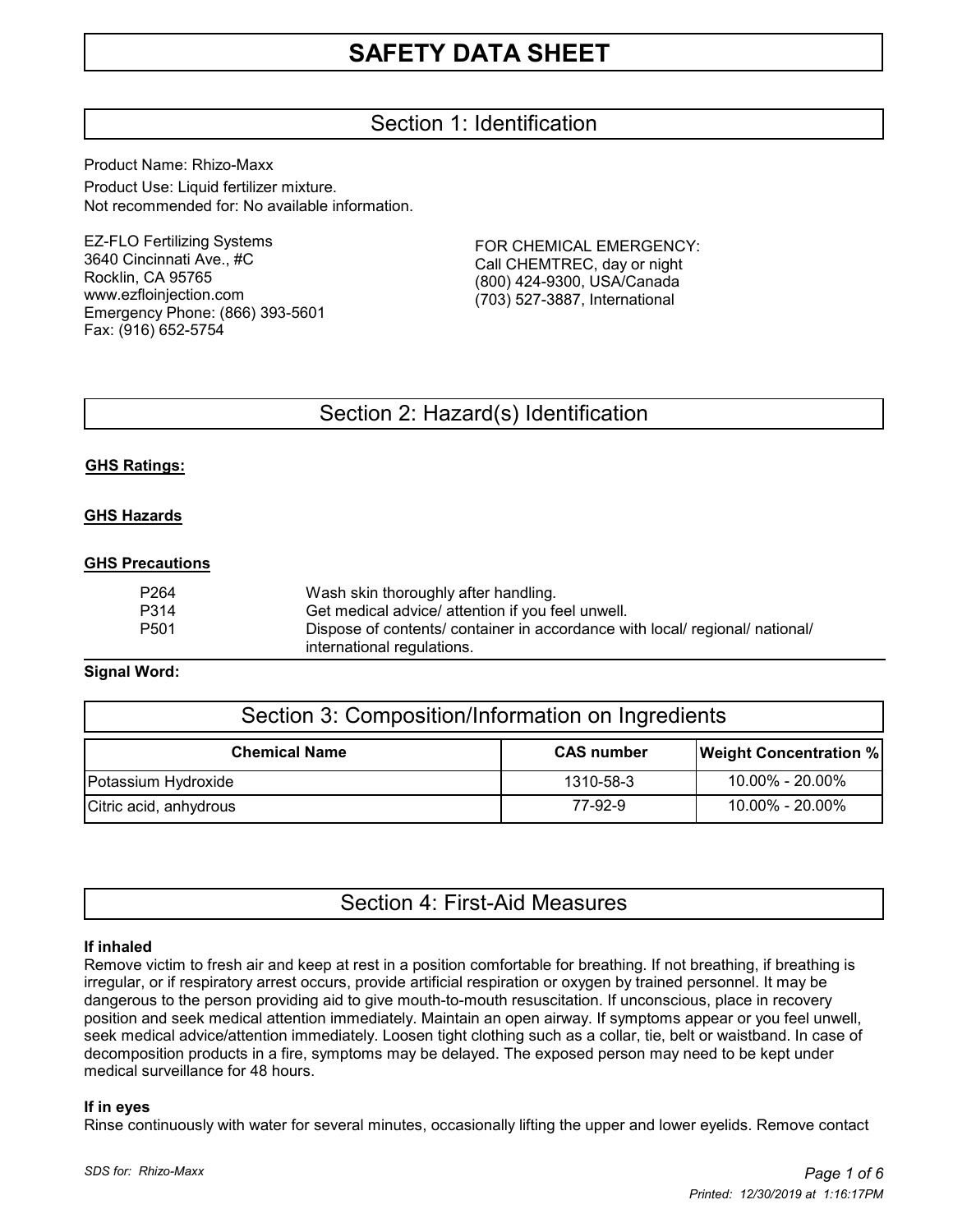lenses if present and easy to do, continue rinsing. Seek medical advice/attention immediately.

#### **If on skin (or hair)**

Remove immediately all contaminated clothing. Rinse skin with plenty of soap and water for several minutes. If irritation/rash develops or persists, seek medical advice/attention immediately. Wash contaminated clothing before reuse.

#### **If swallowed**

Seek immediate medical advice/attention. Call a poison control center or physician. Rinse mouth with water. Remove dentures, if any. Move victim to fresh air and keep at rest in a position comfortable for breathing. If the person is conscious, give small quantities of water to drink. Stop if the exposed person feels sick as vomiting may be dangerous. Do not induce vomiting unless directed to do so by medical personnel. If vomiting occurs, the head should be kept low so that vomit does not enter the lungs. Never give anything by mouth to an unconscious person. If unconscious, place victim in recovery position and seek medical attention immediately. Maintain an open airway. Loosen tight clothing such as collar, tie, belt or waistband.

#### **Most important symptoms and effects, both acute and delayed**

The most important known symptoms and effects are described in section 11.

#### **Indication of any immediate medical attention and special treatment needed**

Provide general supportive measures and treat symptomatically. Symptoms may be delayed.

#### **General information**

Ensure that medical personnel are aware of the material(s) involved, and take precautions to protect themselves. Show this safety data sheet to the doctor in attendance.

# Section 5: Fire-Fighting Measures

#### **Suitable extinguishing media**

Dry chemical. Carbon dioxide (CO2). Foam.

#### **Unsuitable extinguishing media**

DO NOT USE WATER.

#### **Special hazards arising from the chemical(s)** None known.

#### **Hazardous combustion products**

See section 10.

#### **Firefighting**

If evacuation of personnel is necessary, evacuate to an upwind area. Decontaminate personnel and equipment with a water wash-down after fire and smoke exposure.

#### **Firefighting equipment**

Firemen and emergency responders: wear full turnout gear or Level A equipment, including positive-pressure, selfcontained breathing apparatus (SCBA).

## Section 6: Accidental Release Measures

#### **Personal precautions, protective equipment and emergency procedures**

Keep unnecessary personnel away from the contaminated area. Avoid breathing vapors, mist or gas. Ensure adequate ventilation. Wear suitable protective clothing. For personal protection, see section 8.

#### **Small spills**

Ventilate the contaminated area. Wipe up with absorbent material or mix the appropriate sorbent into the spilled material. Use an absorbent like sawdust for aqueous, waterborne, and solvent-borne coatings. Collect the saturated towels or sorbent and transfer into a covered container.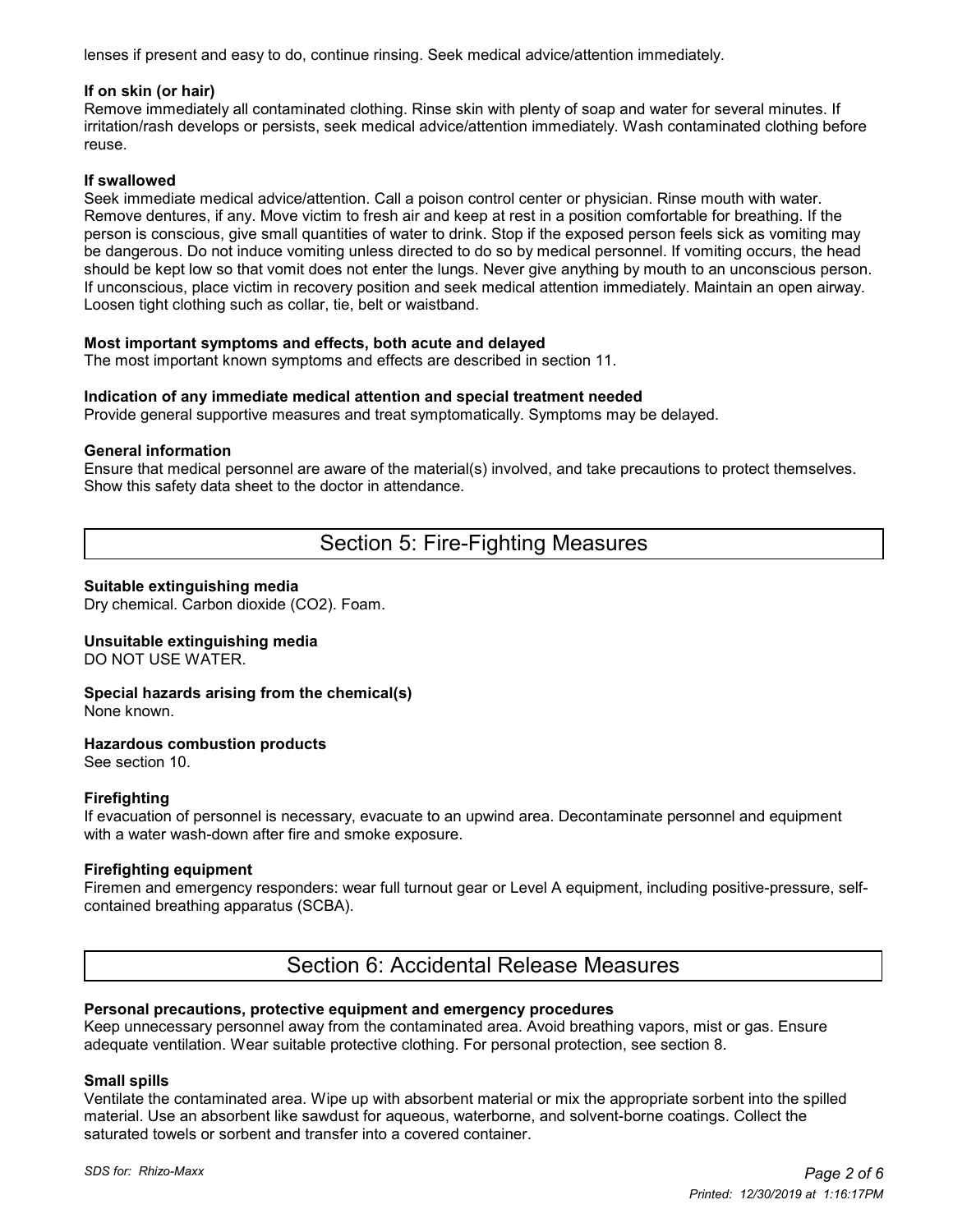#### **Large spills**

Prevent this material from entering sewers and watercourses by diking or impounding the spilled material. Ventilate the contaminated area. Mix the appropriate sorbent into the spilled material. Use an absorbent like sawdust for aqueous, waterborne, and solvent-borne coatings. Collect the saturated sorbent and transfer it into a covered container.

Steel containers are acceptable for all acid-free wastes. Use suitable plastic containers for acid-bearing wastes. Dispose of the waste in compliance with all Federal, state, regional, and local regulations.

# Section 7: Handling and Storage

#### **Precautions for safe handling**

Avoid inhalation of vapors/spray and contact with skin and eyes. Do not ingest. Use only with adequate ventilation.

Observe good industrial hygiene practices. Eating, drinking, and smoking should be prohibited in areas where this material is handled, stored, or processed. Workers should wash hands and face, before eating, drinking, and smoking. Remove contaminated clothing and protective equipment before entering eating areas.

#### **Conditions for safe storage, including any incompatibilities**

Prevent from freezing. Do not store above 120 F (49 C). Store in original container protected from direct sunlight in a dry, cool and well-ventilated area, away from incompatible materials (see section 10) and food and drink.

| Section 8: Exposure Controls / Personal Protection |                                                              |                              |                                                                                         |  |  |  |  |
|----------------------------------------------------|--------------------------------------------------------------|------------------------------|-----------------------------------------------------------------------------------------|--|--|--|--|
| <b>Chemical Name / CAS No.</b>                     | <b>OSHA Exposure Limits</b>                                  | <b>ACGIH Exposure Limits</b> | <b>Other Exposure Limits</b>                                                            |  |  |  |  |
| Potassium Hydroxide<br>1310-58-3                   | ACGIH: 2 mg/m3                                               | Not Established              | Britain EH40- STEL: 2<br>mg/m3<br>France-STEL: 2 mg/m3                                  |  |  |  |  |
| Citric acid, anhydrous<br>177-92-9                 | TWA: 15 mg/m3 (Total dust),<br>5 mg/m3 (Respirable fraction) | Not Established              | <b>DFG MAKs:</b><br>TWA: 4 mg/m3 (Total<br>dust),<br>1.5 mg/m3 (Respirable<br>fraction) |  |  |  |  |

#### **Appropriate engineering controls**

Handle in accordance with good industrial hygiene and safety practice. Wash hands before breaks and at the end of the workday.

#### **Ventilation**

Good general ventilation should be used. Ventilation rates should be matched to conditions. If applicable, use process enclosures, local exhaust ventilation, or other engineering controls to maintain airborne levels below recommended exposure limits. If exposure limits have not been established, maintain airborne levels to an acceptable level.

#### **Personal protective equipment**

#### **Eye/face protection**

 Splash goggles are recommended. Avoid contact with eyes. If extra protection is required, wear a face shield over the splash goggles. Face shields are effective only if worn in addition to splash goggles.

#### **Hand protection**

 Wear chemical-resistant gloves (butyl rubber or neoprene). Protective gloves should be inspected frequently and discarded when they exhibit cuts, tears, pinholes, or signs of excessive wear. Wash and dry hands after use.

#### **Body protection**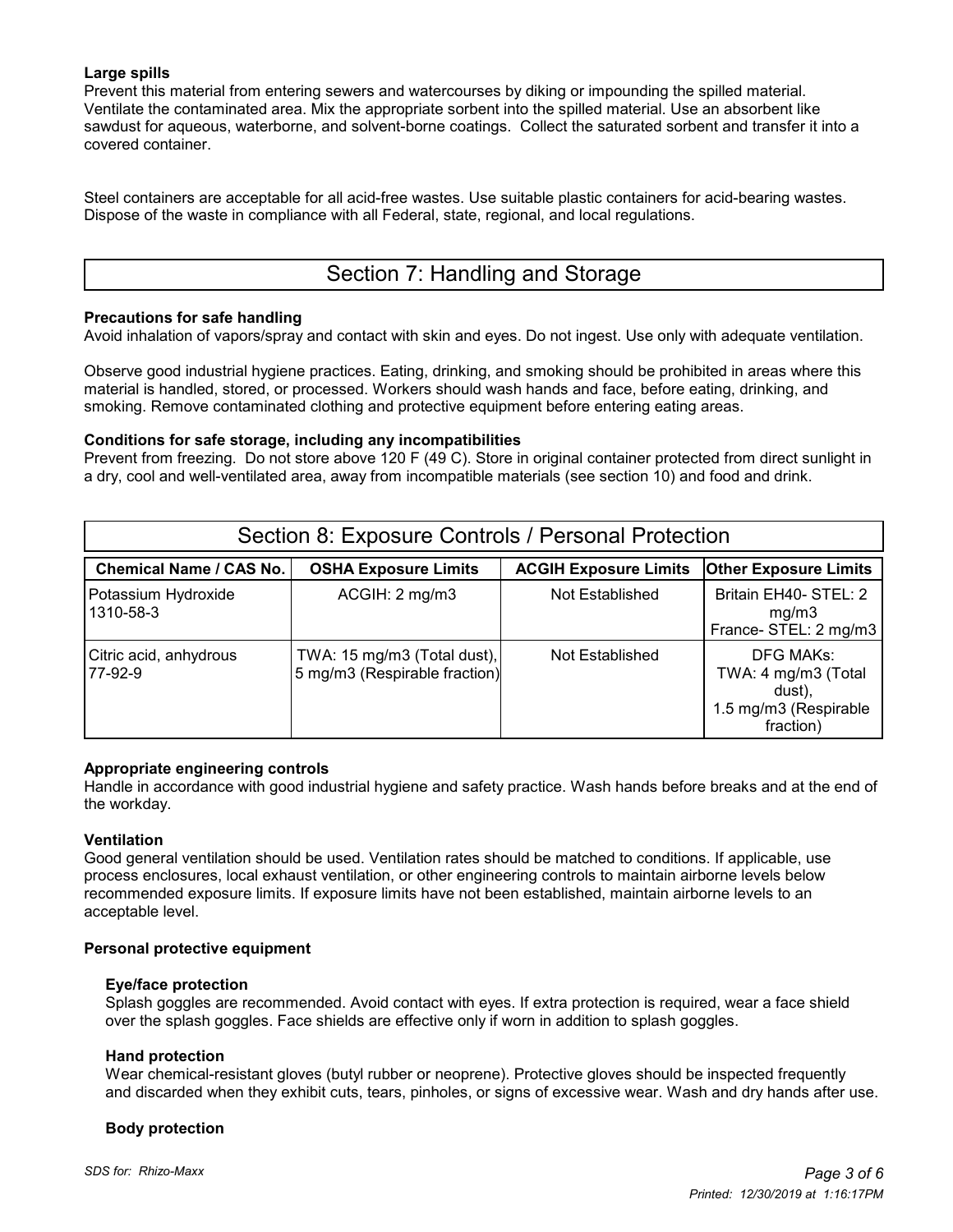Wear appropriate clothing to prevent repeated or prolonged skin contact.

#### **Respiratory protection**

 In case of insufficient ventilation, wear suitable respiratory equipment. Chemical respirator with organic vapor cartridge.

# Section 9: Physical and Chemical Properties

**Melting point/Freezing point:** No Data **Evaporation rate:** No Data **Partition coefficient (n-** No Data **octanol/water):**

**Appearance:** Brown liquid **Explosive limits:** No Data **Odor:** Distinct odor **Vapor pressure:** No Data **Odor threshold:** No Data **Vapor density:** No Data **pH** 5.1 - 5.5 **Relative density:** No Data **Specific gravity:** 1.1 **Specific gravity:** 1.1 **Solubility:** No Data **Boiling point:** No Data **Boiling range:** No Data **Flash Point:** No Data **Autoignition temperature:** No Data **Flammability:** No Data **Decomposition temperature:** No Data **Viscosity:** No Data

# Section 10: Stability and Reactivity

#### **Chemical stability**

STABLE

#### **Incompatible materials**

Citric acid when wet or in a solution is corrosive to brass, copper, zinc, aluminum and their alloys, lead, cast iron and steel (not stainless steel). Metal nitrates

Oxidizing agents

Strong bases (sodium / potassium / barium hydroxides)

- Acids
- Aluminum
- Copper
- Flammable liquids
- Magnesium
- 
- Nitro compounds
- Nitromethane
- Organic materials Tin
- **Trichloroethylene**
- Zinc

#### **Hazardous decomposition**

Acrid smoke Carbon dioxide Carbon monoxide Irritating fumes Hydrogen gas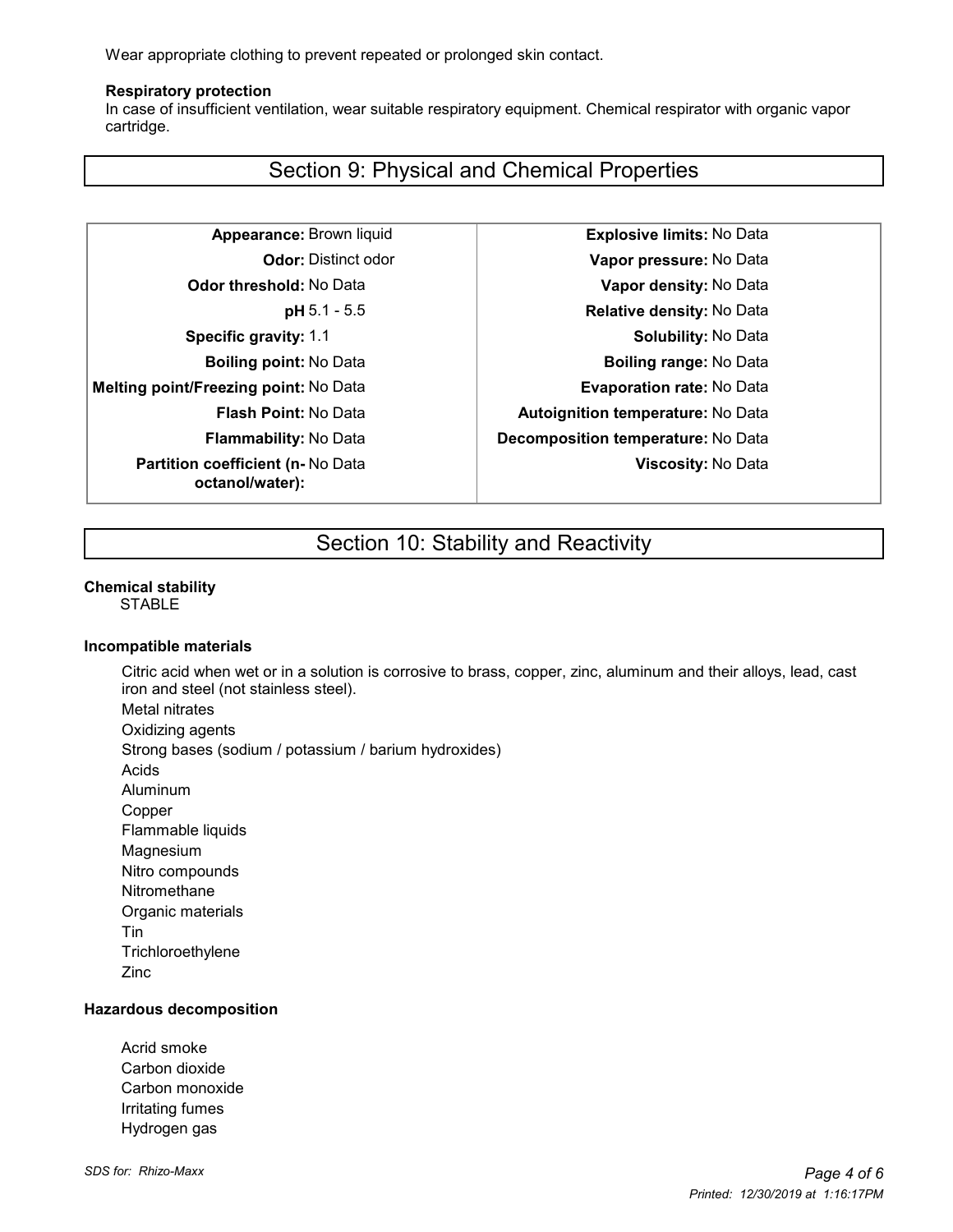Hazardous polymerization will not occur.

## Section 11: Toxicological Information

#### **Mixture Toxicity**

Oral Toxicity LD50: 1,635mg/kg **Component Toxicity**

1310-58-3 Potassium Hydroxide Oral LD50: 273 mg/kg (Rat)

#### **Likely routes of exposure**

Inhalation Skin contact Eye contact Ingestion

#### **Exposure may affect the following organs**

Eyes Skin Respiratory System

#### **Effects of exposure**

 **Ingestion** Ingestion may cause gastrointestinal irritation. Symptoms can include nausea, diarrhea, vomiting, and abdominal pain.

 **Skin contact** May cause irritation to the skin. Symptoms can include pain, itching and/or redness.

 **Inhalation** May cause respiratory irritation. Symptoms can include sore throat, coughing, sneezing, and labored breathing.

 **Eye contact** May cause eye irritation. Symptoms can include irritation, pain, watering and/or redness.

#### **Conditions aggravated**

Persons with pre-existing skin, eye, and/or respiratory disorders may be more susceptible to the effects of this product.

#### **Carcinogenicity**

The following chemicals comprise 0.1% or more of this mixture and are listed and/or classified as carcinogens or potential carcinogens by NTP, IARC, OSHA, or ACGIH.

| <b>CAS Number</b>                  | Description | % Weight | Carcinogen Rating |  |  |  |
|------------------------------------|-------------|----------|-------------------|--|--|--|
| None                               |             |          | N/A               |  |  |  |
| Section 12: Ecological Information |             |          |                   |  |  |  |

#### **Ecotoxicity** No data available

**Persistence and degradability** No data available

**Bioaccumulative potential** No data available

**Mobility in soil** No data available

**Other adverse effects** No data available